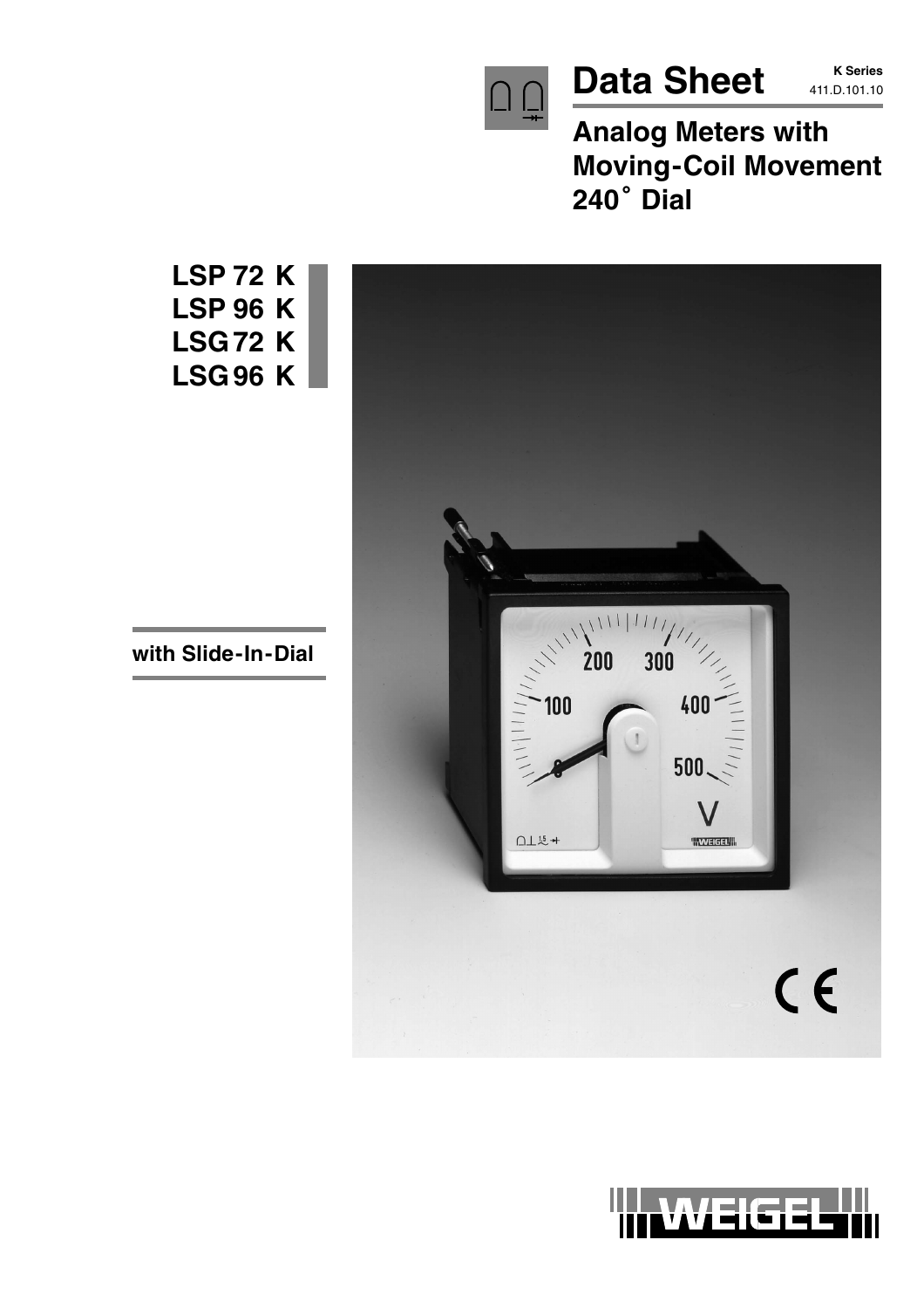#### **Application**

The 240° moving-coil panel meters **LSP 72/96 K** (K series) are used for measuring DC currents or DC voltages; the moving-coil rectifier meters **LSG 72/96 K** measure sinusoidal AC currents or AC voltages.

The instruments cases are injection moulded in flame retardant thermoplastic. The meters are suitable to be mounted in switchboards, control panels, machinery and/or mosaic grid panels.

The bezel, glass window, and dial can easily be exchanged on–site.

#### **Movements**

Moving-coil movement with a swivel coil system; dual spring loaded jewel bearings for vibration and shock resistance. The models LSG 72/96 K are AC rectified.

#### **Mechanical Data**

| case details                                                                | square case suitable to be mounted<br>in control / switchgear panels, machine tool<br>consoles or mosaic grid panels, stackable |                               |  |
|-----------------------------------------------------------------------------|---------------------------------------------------------------------------------------------------------------------------------|-------------------------------|--|
| material of case                                                            | polycarbonate thermoplastics,<br>self-extinguishing, non-dripping<br>with UL rating of 94 $V - 0$                               |                               |  |
| material of window                                                          | glass <b>♦</b>                                                                                                                  |                               |  |
| colour of bezel                                                             | black (similar to RAL 9005) $\blacktriangleright$                                                                               |                               |  |
| position of use                                                             | vertical $\pm 5^{\circ}$ $\bullet$                                                                                              |                               |  |
| panel fixing                                                                | screw clamps                                                                                                                    |                               |  |
| mounting                                                                    | stackable next to each other                                                                                                    |                               |  |
| panel thickness                                                             | $\leq 40$ mm                                                                                                                    |                               |  |
| terminals<br>M3 (LSP/G 72 K) or M4 (LSP/G 96 K) screws and wire clamps E3 ♦ | hexagon studs with                                                                                                              |                               |  |
| dimensions                                                                  | <b>LSP/G 72 K</b>                                                                                                               | LSP/G 96 K                    |  |
| bezel                                                                       | 72 mm<br>П.                                                                                                                     | 96 mm<br>П.                   |  |
| case                                                                        | 66 mm<br>п                                                                                                                      | 90 mm<br>п                    |  |
| depth                                                                       | 53 mm                                                                                                                           | 53 mm / 104 mm <sup>5</sup> ) |  |
| panel cutout                                                                | $\Box$ 68 <sup>+0.7</sup> mm                                                                                                    | $\Box$ 92+0.8 mm              |  |
| weight approx.                                                              | 0.25 kg                                                                                                                         | 0.3 kg                        |  |

#### **Electrical Data**

|                                                                                      | measuring unit LSP DC current or DC voltage<br>LSG AC current or AC voltage                                                                              |  |
|--------------------------------------------------------------------------------------|----------------------------------------------------------------------------------------------------------------------------------------------------------|--|
|                                                                                      | frequency range LSG voltage 40 Hz  50 Hz  10 kHz<br>current 50 Hz (others on request)                                                                    |  |
| overload capacity (acc. to DIN EN 60 051 - 1)<br>continuously<br>5 s max. voltmeters | 1.2 times rated voltage / current<br>2 times rated voltage<br>5 s max, ammeters 10 times rated current                                                   |  |
| measurement category CAT III                                                         |                                                                                                                                                          |  |
| operating voltage                                                                    | refer to Measuring Ranges                                                                                                                                |  |
| pollution level                                                                      | 2                                                                                                                                                        |  |
| enclosure code                                                                       | IP 52 case front side<br>IP 00 for terminals without protection against accidental contact<br>IP 20 for terminals protected against accidental contact ♦ |  |
| ♦ also refer to "Options"                                                            |                                                                                                                                                          |  |

- 
- <sup>1</sup>) the resistance values are limited to a tolerance of  $\pm 20\%$   $\bullet$ <br><sup>2</sup>) not for LSP 72 K  $3)$  not for LSG 72 K<br><sup>4</sup>) LSG 72 K with separate miniature CT 50 Hz, 10 mA sec. included
- $5$ ) LSG 96 K with attached miniature CT 50 Hz, 10 mA sec. included

#### **Measuring Ranges**

#### **For mains use**

| Current                                                                                                                                                                                                                                                                                                                                                                           | internal resistance <sup>1</sup> ) /   <b>Voltage</b><br>voltage drop approx.<br><b>LSP</b>                                                                                                                                                                                  | <b>LSG</b>                                                                                                                                                                                                                | >5V ♦                                                                                                                                                         | sensitivity <sup>1</sup> )<br><b>LSP</b>                                                                                                                                                            | LSG                                                                                                                                                                            |
|-----------------------------------------------------------------------------------------------------------------------------------------------------------------------------------------------------------------------------------------------------------------------------------------------------------------------------------------------------------------------------------|------------------------------------------------------------------------------------------------------------------------------------------------------------------------------------------------------------------------------------------------------------------------------|---------------------------------------------------------------------------------------------------------------------------------------------------------------------------------------------------------------------------|---------------------------------------------------------------------------------------------------------------------------------------------------------------|-----------------------------------------------------------------------------------------------------------------------------------------------------------------------------------------------------|--------------------------------------------------------------------------------------------------------------------------------------------------------------------------------|
| 100 μA<br>150 μA<br>250 µA<br>400 μΑ<br>600 µA<br>1 mA<br>1.5 mA<br>$2.5 \text{ mA}$<br>4 mA<br>5 m A<br>6 mA<br>10 mA<br>15 mA<br>20 mA<br>25 mA<br>40 mA<br>60 mA<br>100 mA<br>150 mA<br>250 mA<br>400 mA<br>600 mA<br>(1 A <sup>4</sup> ) <sup>5</sup><br>1.5 A <sup>4</sup> $(5)$<br>2.5 A <sup>4</sup> $(5)$<br>4 A <sup>4</sup> ) <sup>5</sup> )<br>$(5 \text{ A}^{4})^{5}$ | 6500 Ω<br>4900 Ω<br>$2500 \Omega$<br>2500 Ω<br>1700 Ω<br>270 Ω<br>$225 \Omega$<br>135 $\Omega$<br>$85 \Omega$<br>12 $\Omega$<br>60 mV<br>60 mV<br>60 mV<br>60 mV<br>60 mV<br>60 mV<br>60 mV<br>60 mV<br>60 mV<br>60 mV<br>60 mV<br>60 mV<br>60 mV<br>60 mV<br>60 mV<br>60 mV | 1.5 V<br>1.5V<br>1.5V<br>1.5V<br>1.5V<br>1.5V<br>1.5V<br>1.5 V<br>1.5V<br>1.5 V<br>1.5V<br>1.5 V<br>1.5V<br>1.5V<br>1.5V<br>1.5V<br>1.5V<br>1.5V<br>1.5V<br>1.5 V<br>1.5V<br>1.5V<br>0.2V<br>0.2V<br>0.2V<br>0.3V<br>0,3V | 6 V<br>10 V<br>15 V<br>25 V<br>40 V<br>60 V<br>100 V<br>150 V<br>250 V<br>400 V <sup>2</sup> )<br>500 V <sup>2</sup> )<br>600 V <sup>2</sup> ) <sup>3</sup> ) | 1 kΩ/V<br>1 k $\Omega$ /V<br>1 $k\Omega/V$<br>1 k $\Omega$ /V<br>1 k $\Omega$ /V<br>1 k $\Omega$ /V<br>1 k $\Omega$ /V<br>1 k $\Omega$ /V<br>1 k $\Omega$ /V<br>1 k $\Omega$ /V<br>1 kΩ/V<br>1 kΩ/V | $900 \Omega/V$<br>900 Ω/V<br>900 Ω/V<br>900 $\Omega$ /V<br>900 $\Omega$ /V<br>900 Ω/V<br>900 Ω/V<br>900 $\Omega$ /V<br>900 Ω/V<br>900 Ω/V<br>$900 \Omega/V$<br>900 $\Omega$ /V |
| <b>LSG for use on transformer</b><br>$N/1 A4$ <sup>5</sup> )<br>$N/5$ A $^{4})^{5}$<br>(scaling without overload range) $\blacktriangleright$<br><b>LSP for use with external shunt</b>                                                                                                                                                                                           |                                                                                                                                                                                                                                                                              | 0.2V<br>0.3V                                                                                                                                                                                                              | sec. 100 V<br>sec. 110 V                                                                                                                                      |                                                                                                                                                                                                     | 900 $\Omega$ /V<br>900 Ω/V                                                                                                                                                     |
| 60 mV; 150 mV                                                                                                                                                                                                                                                                                                                                                                     |                                                                                                                                                                                                                                                                              | sensitivity 200 $\Omega$ /V <sup>1</sup> )                                                                                                                                                                                |                                                                                                                                                               |                                                                                                                                                                                                     |                                                                                                                                                                                |

a total lead resistance of 0.050  $\Omega$  is considered in the calibration of the indicator for interconnecting leads 1 m, 2x 0.75 mm<sup>2</sup>  $\blacklozenge$ 

#### **Not for mains use**

| Voltage ≤5V         |                                         | sensitivity <sup>1</sup> ) LSP                                 | LSG                             |
|---------------------|-----------------------------------------|----------------------------------------------------------------|---------------------------------|
|                     | 60 mV; 100 mV; 150 mV; 250 mV           | $200 \Omega/V$                                                 |                                 |
| 400 mV; 600 mV; 1 V |                                         | 1 k $\Omega$ /V                                                |                                 |
| 1.5 V; 2.5 V; 4 V   |                                         |                                                                | 1 k $\Omega$ /V 900 $\Omega$ /V |
|                     | LSP for use on transducer ("live zero") |                                                                |                                 |
|                     | adjustment, voltage drop approx. 60 mV  | 4  20 mA mechanically suppressed zero, without zero            |                                 |
|                     | voltage drop approx. 900 mV             | 0/4  20 mA electrically suppressed zero, with zero adjustment, |                                 |

#### **Operating Voltages**

**measuring ranges** operating voltage

| current<br>voltage                  |       | 150 V (LSP/LSG 72/96 K)<br>LSP 72 K LSP 96 K LSG 72 K |       | <b>LSG 96 K</b> |
|-------------------------------------|-------|-------------------------------------------------------|-------|-----------------|
|                                     |       |                                                       |       |                 |
| 60: 100: 150: 250:                  |       |                                                       |       |                 |
| 400; 600 mV; 1 V                    | 150 V | 150 V                                                 |       |                 |
| 1.5; 2.5; 4; 6; 10;                 |       |                                                       |       |                 |
| 15; 25; 40; 60; 100 V               | 150 V | 150 V                                                 | 150 V | 150 V           |
| 150 V                               | 150 V | 150 V                                                 | 150 V | 150 V           |
| 250 V                               | 300 V | 600 V                                                 | 300 V | 600 V           |
| 400; 500 V <sup>2</sup> )           |       | 600 V                                                 | 300 V | 600 V           |
| 600 V <sup>2</sup> ) <sup>3</sup> ) |       | 600 V                                                 |       | 600 V           |
|                                     |       |                                                       |       |                 |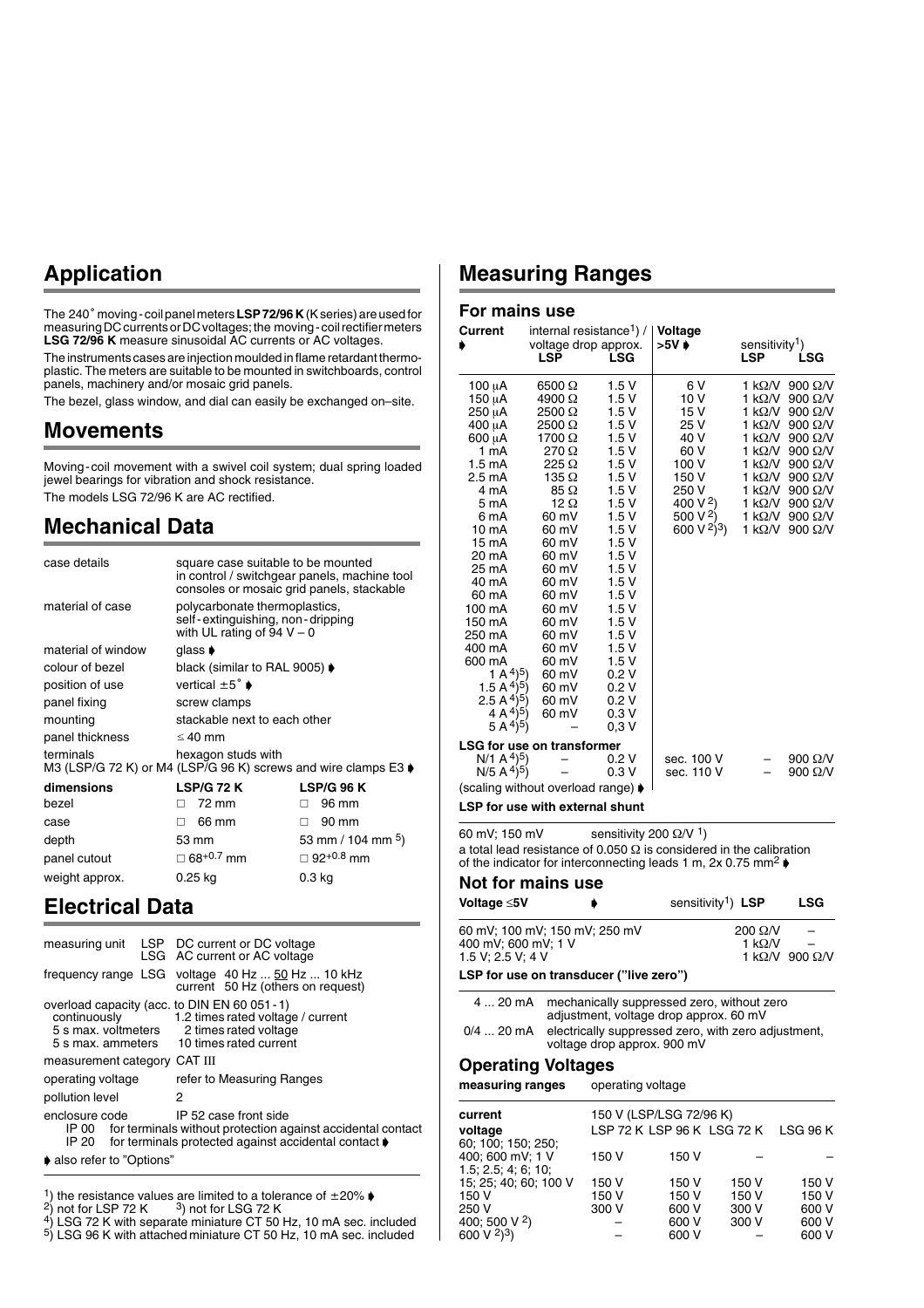

# Data Sheet **Allocaters K** Series

# **Analog Meters with Moving-Coil Movement** Analog **M**<br>Moving-(<br>240° Dial

| <b>Scaling</b> |
|----------------|
|                |

scale flat dial colour of pointer black  $\phi$ <br>pointer deflection 0 ... 240° pointer deflection colour of dial white scale characteristics linear scale division coarse–fine

pointer bar / knife–edge pointer scale length LSP/G 72 K LSP/G 96 K<br>106 mm 142 mm 142 mm

## **Accuracy at Reference Conditions**

**reference conditions** ambient temperature 23°C position of use nominal position  $\pm 1^{\circ}$ input rated measuring value<br>frequency  $1.\overline{SG} = 50+2.\overline{Hz}$ frequency others DIN EN 60 051-1 **influences** ambient temperature stray magnetic field 0.5 mT

accuracy class 1.5 ♦ according to DIN EN 60 051 - 1

 $50 + 2$  Hz wave form LSG sinusoidal, distortion factor <5%

 $23^{\circ}$ C $\pm$ 2K position of use nominal position  $\pm 5^{\circ}$ frequency LSG 40 Hz ... 50 Hz ... 10 kHz

#### **Environmental**

operating  $-25 ... +40^{\circ}C$ temperature range storage  $-25...+65^{\circ}C$ temperature range shock resistance 15 g, 11 ms vibration resistance 2.5 g, 5 ... 55 Hz

climatic suitability climatic class 2  $\frac{3}{2}$  according to VDE/VDI 3540 sheet 2

relative humidity  $\leq 75\%$  annual average, non–condensing

## **Rules and Standards**

| DIN 43718            | Measurement and control; front-frames and<br>frontpanels of measurement and control<br>equipment; principal dimensions   |
|----------------------|--------------------------------------------------------------------------------------------------------------------------|
| DIN 43 802           | Line scales and pointers for indicating<br>electrical measuring instruments;<br>general requirements                     |
| DIN 16 257           | Nominal positions and position symbols used<br>for measuring instruments                                                 |
| DIN EN 60 051        | Direct acting indicating analogue electrical<br>measuring instruments and their accessories                              |
| -1                   | Part 1: Definitions and general requirements<br>common to all parts                                                      |
| $-2$                 | Part 2: Special requirements for ammeters<br>and voltmeters                                                              |
| -9                   | Part 9: Recommended test methods                                                                                         |
| <b>DIN EN 60 529</b> | Enclosure codes by housings (IP-code)                                                                                    |
| DIN EN 61 010-1      | Safety requirements for electrical measuring,<br>control and laboratory equipment<br>Part 1: General requirements        |
| DIN EN 61 326-1      | Electrical equipment for measurement, con-<br>trol and laboratory use - EMC requirements<br>Part 1: General requirements |

|                | LSG only: (IEC 61 000-4-3 evaluation criterion B)                                                   |
|----------------|-----------------------------------------------------------------------------------------------------|
| DIN IEC 61 554 | Panel mounted equipment -                                                                           |
|                | Electrical measuring instruments -<br>Dimensions for panel mounting                                 |
|                | VDE/VDI 3540 sheet 2 reliability of measuring and control<br>equipment (classification of climates) |

non–glaring glass

limited use in the tropics

(only for LSP 72/96 K)

## **Options**

**measuring range** sp. measuring range deviating from standard measuring range adjustment potentiometer adjustment range<br>adjustment approx.  $\pm 10\%$  or approx.  $\pm 20$  ... 50% adjustment  $approx. \pm 10\%$  or approx.  $\pm 20$  ... 50%

lead resistance calibration to >0.05 $\Omega$ increased sensitivity

## **case**

temperature range marine application non–certified or

**dial**

expanded scale expanded initial scale division (electronically)

up to approx. 5% of full-scale in centre scale **dial illumination** dial translucent<br>for LSP/LSG 96 K 2 lamps 6 V. 12 2 lamps 6V, 12V or 24V not for LSG 96 K with attached miniature CT for LSP 96 K 2 pluggable LEDs 24V DC / 0.4W

(only voltmeters LSP/LSG 96 K, ammeters and LSP/G 72 K on request) accuracy class 1.0 with fine scale division (as far as practicable)

adjustment of internal resistance to  $\pm 1\%$  at 23 $^{\circ}$ C

/V, 5 k $\Omega$ /V or 10 k $\Omega$ /V for voltmeters 1 ... 600 V (as far as practicable)

climatic class 3 according to VDE/VDI 3540

type approval by "Germanischer Lloyd"

any decimal multiple of these numbers e.g. 150 m<sup>3</sup>/h) or deviating from DIN series; special calibration from non–linear graph or chart; scaling of voltmeters in ohms;

(front of case with meter mounted)

colour of bezel gray (similar to RAL 7037) position of use horizontal or to be specified 15...165° terminals connector blades 6.3 x 0.8

**performance**

with operating  $-25...+55^{\circ}C$ 

enclosure code at least IP 53

**terminal protection** full-sized rear cover or protective sleeves

blank dial pencil marked initial and end values scale division 0 ... 100%,<br>and figuring linear, fulllinear, full–scale values acc. to DIN series (1-1.2-1.5-2-2.5-3-4-5-6-7.5 and

captions optional

and figuring yellow or white, non–glaring glass window included

for LSG ammeters for use on CT

2<sup>nd</sup> scale division including figuring coloured dial dial dial plate black; pointer, DIN scale division

additional lettering to be specified e.g. "generator" additional figuring to be specified coloured marks red, green or blue for important scale values coloured sector red, green or blue within scale division logo on the dial none or to be specified zero position centre zero or off–set zero overload scaling 2 to 5 times rated current